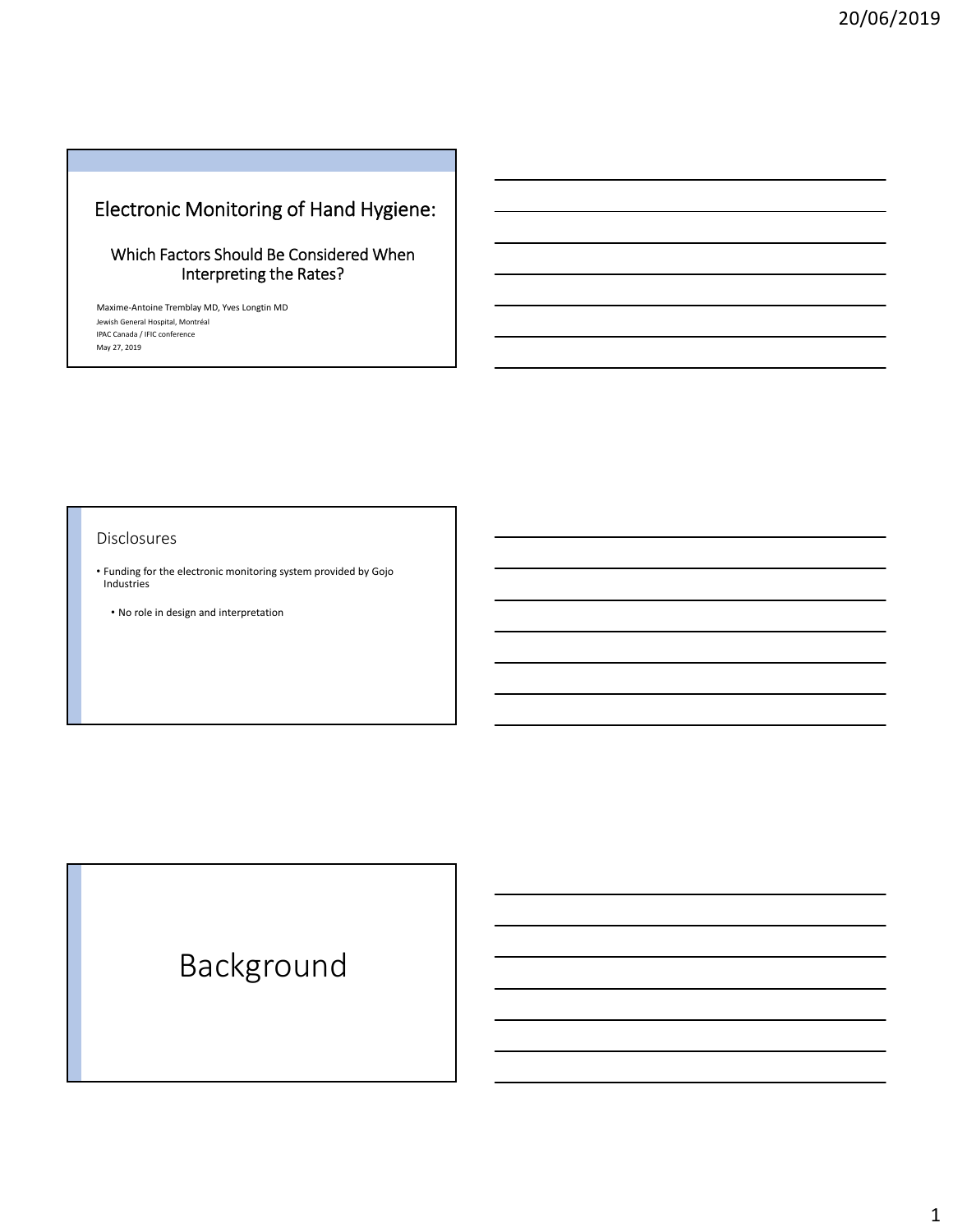## Electronic monitoring : How could it be interesting?

|                              | <b>Direct observation</b>                   | <b>Electronic monitoring</b><br>systems (EMS) |
|------------------------------|---------------------------------------------|-----------------------------------------------|
| Accuracy                     | Gold standard                               |                                               |
| Large amount of observations |                                             |                                               |
| Low human/time resources     |                                             |                                               |
| Personalized feedback        | Limited                                     | Potential                                     |
| ↑ compliance                 | As part of multimodal strategy <sup>1</sup> |                                               |
|                              |                                             |                                               |
|                              |                                             | <sup>1</sup> World Health Organization, 2009  |





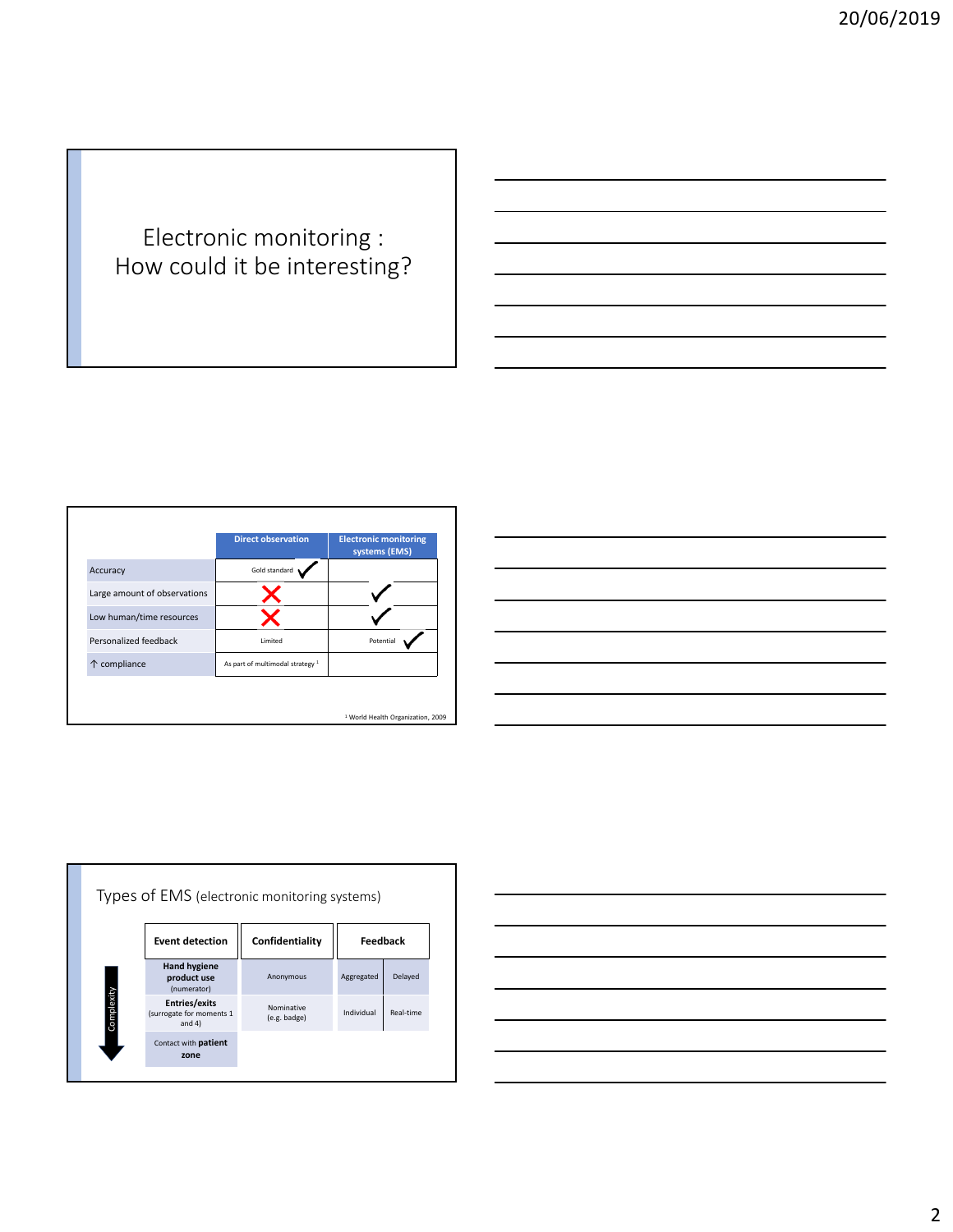Questions

Which factors influence hand hygiene rates measured by EMS?

How to interpret these rates and how to define targets?

Methods

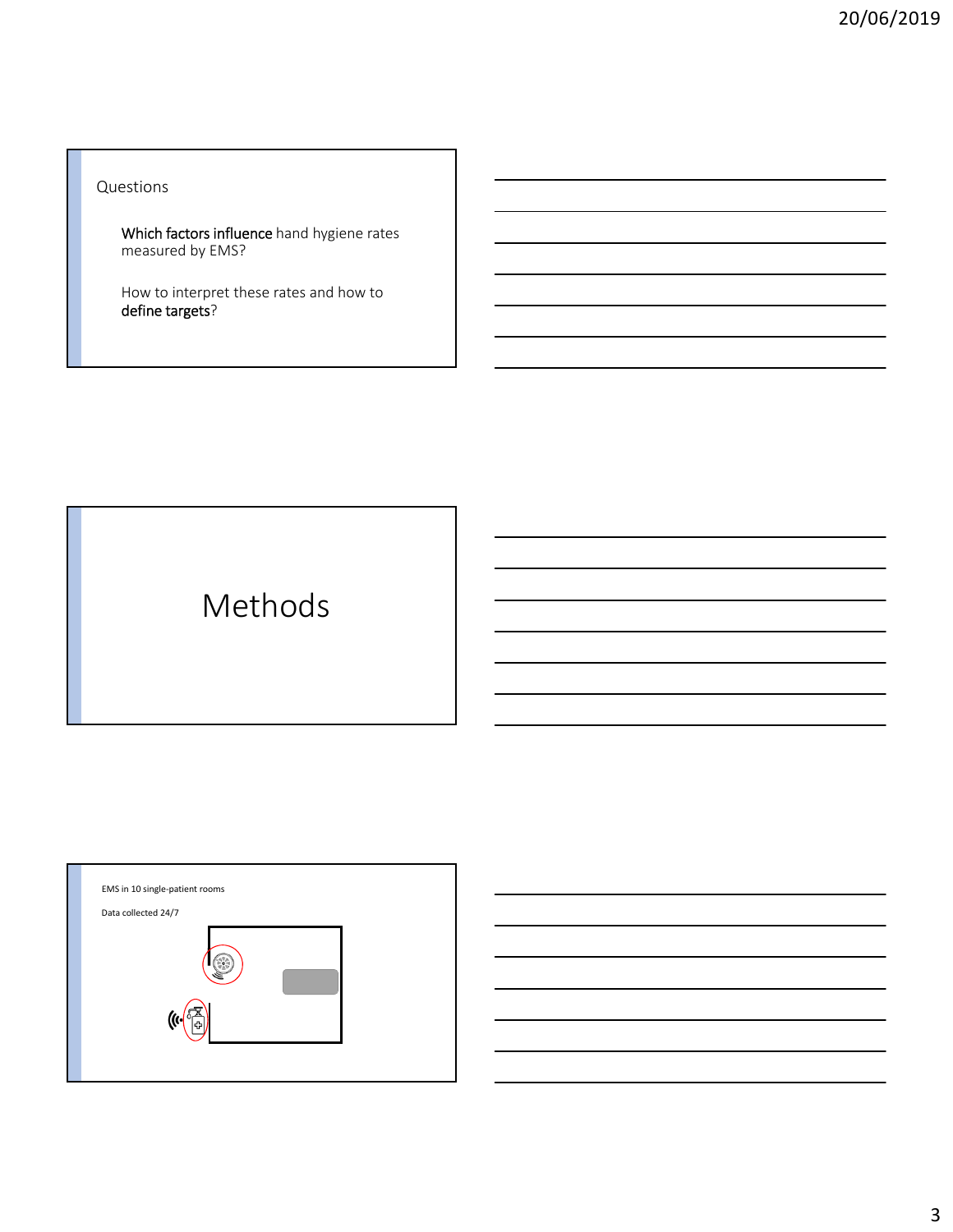

#### Methods

Observational study of hand hygiene via EMS to identify factors associated with HH compliance

- No specific intervention to improve hand hygiene • No feedback of EMS rates
- Direct observation sessions • For data not captured by EMS

# Results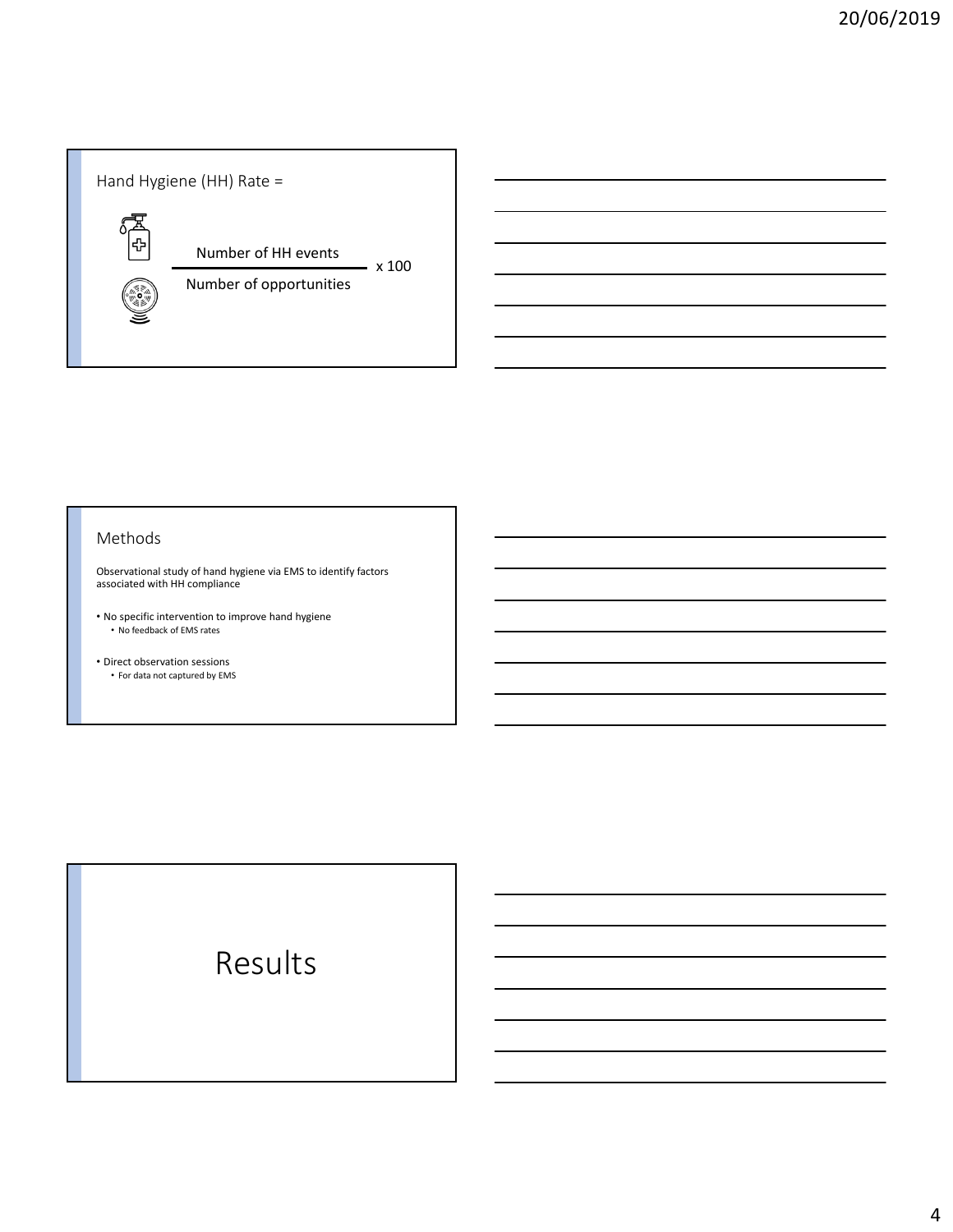### Overall Hand Hygiene Rate

days of data in 10 rooms

 $45\,775$  HH events  $x_{100} = 33\%$ 

821 opportunities

Room‐level results



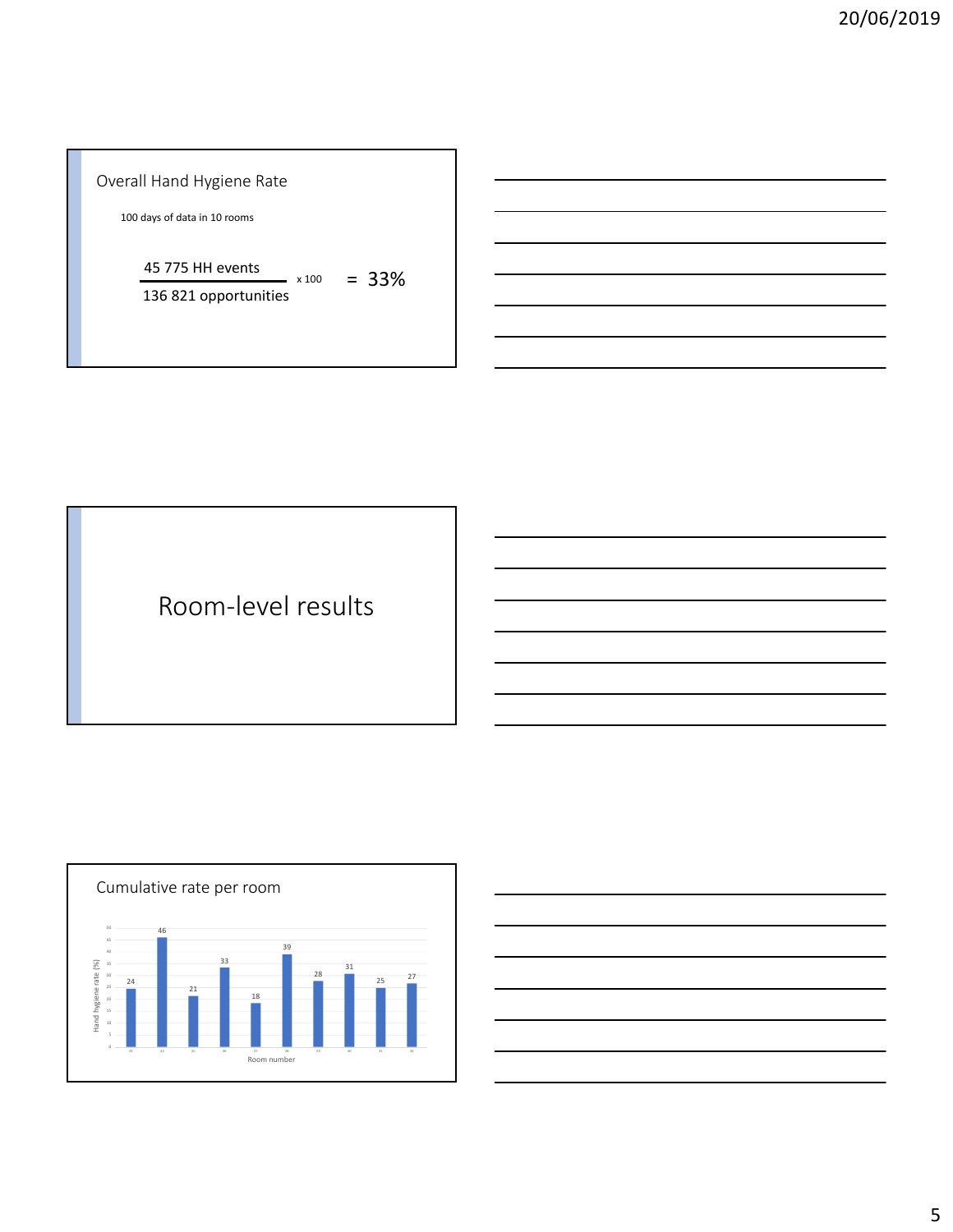









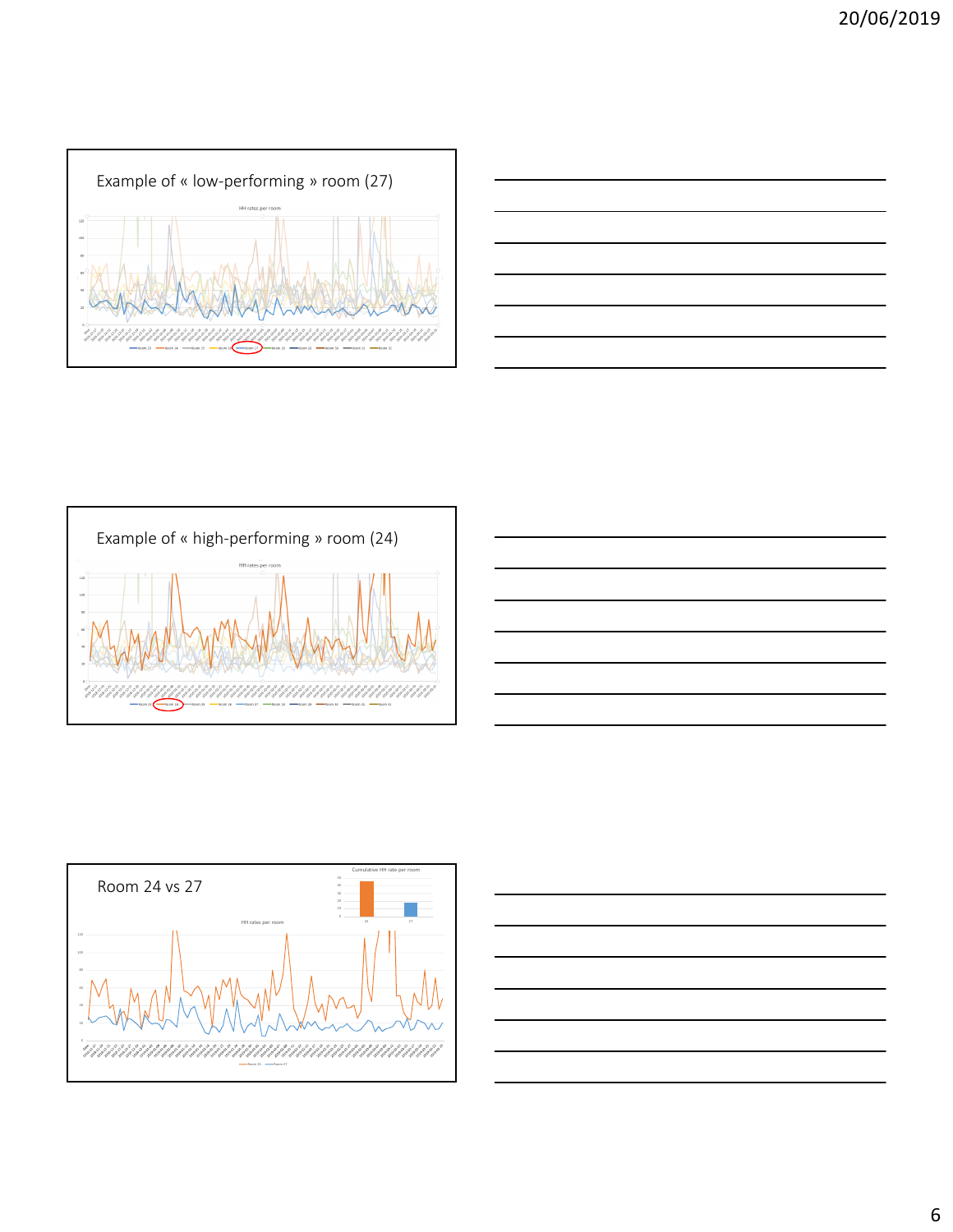# Shift‐level results





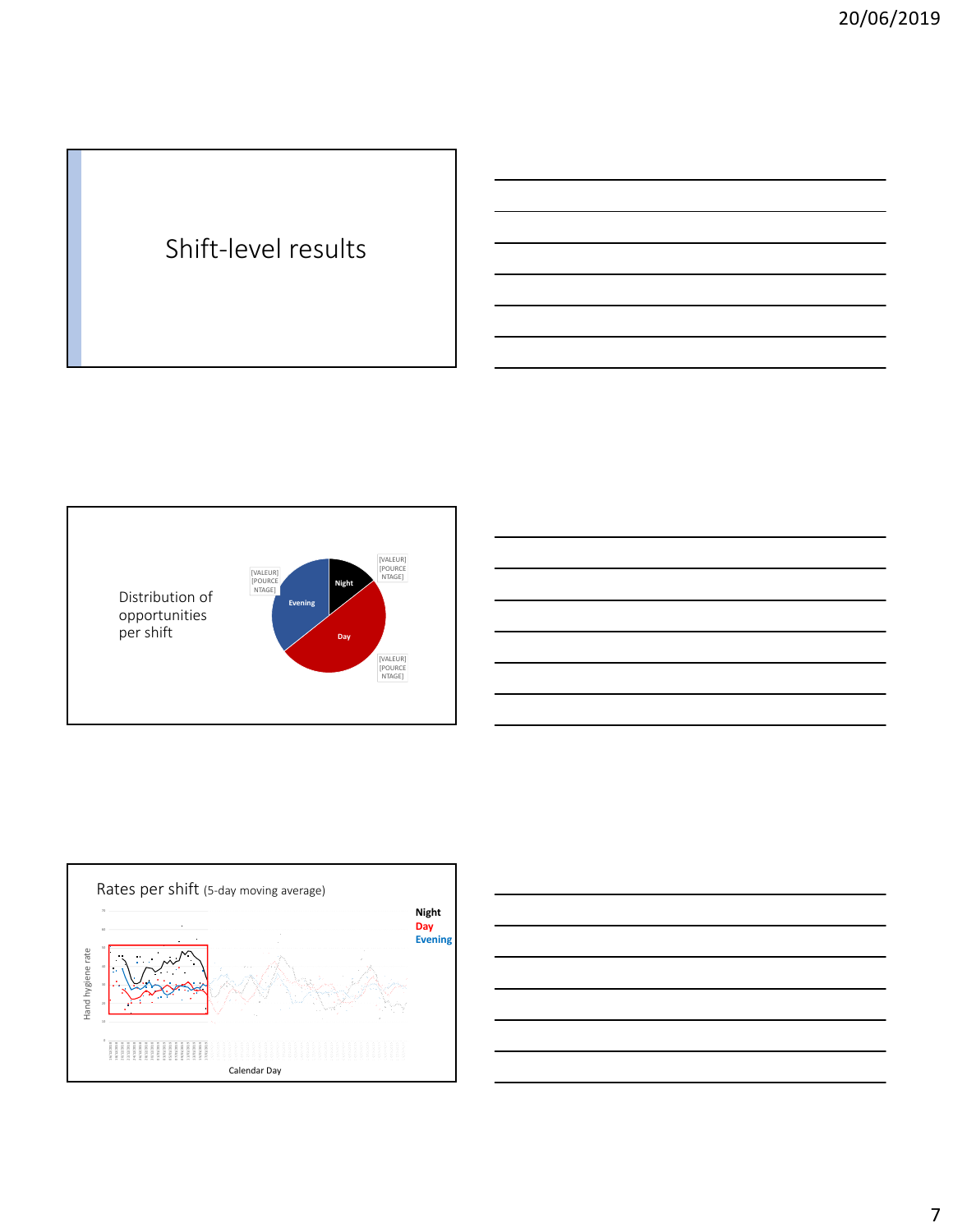

# Direct Observation

#### Direct observation sessions

Goal: gather behavioral data

- Same rooms as EMS
- Total observation time : 5½ hours

• 210 opportunities (entries/exits)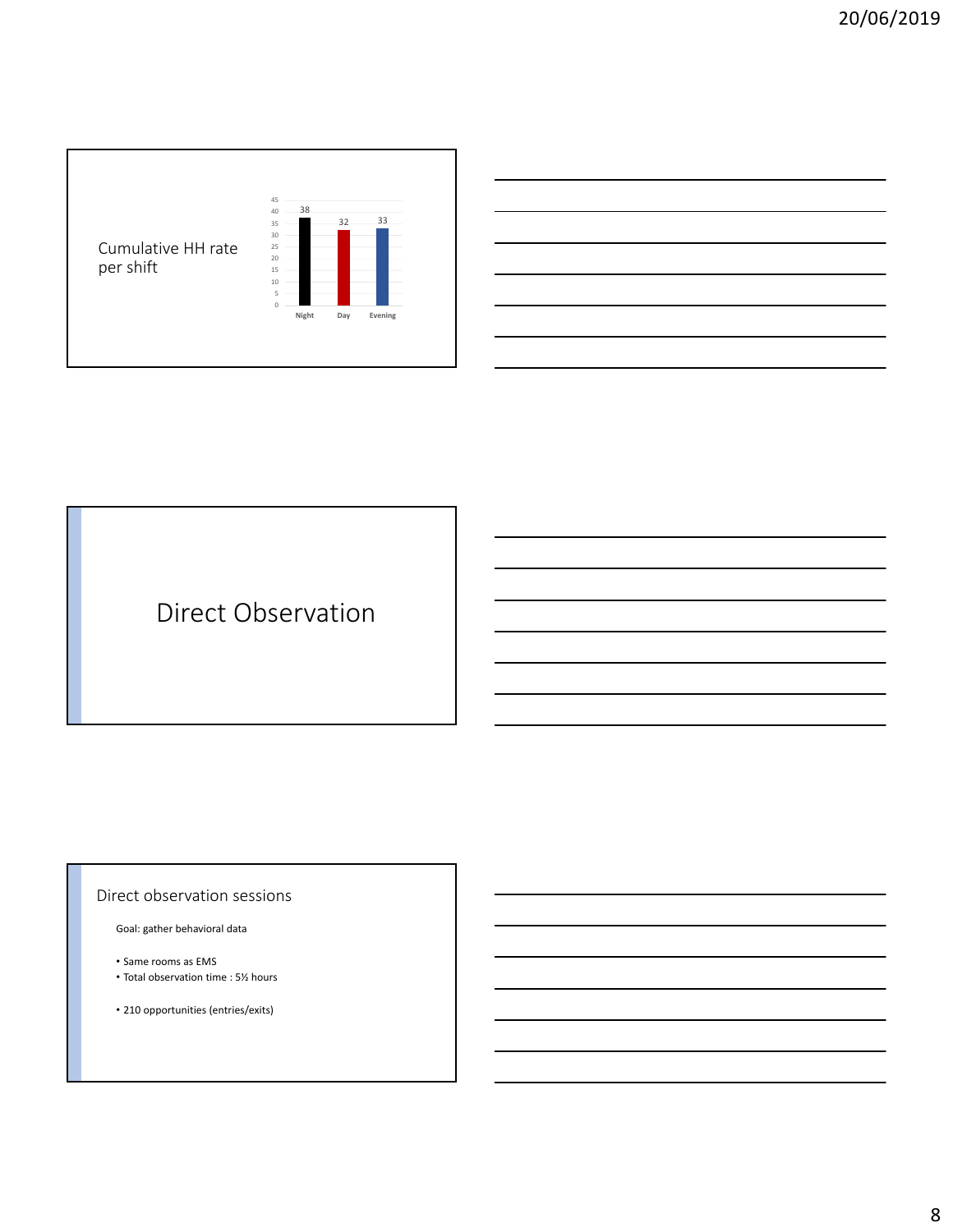## Who comes in and out of rooms?



| the contract of the contract of the contract of the contract of the contract of the contract of the contract of<br><u> 1988 - Johann Stoff, amerikansk foarmen fan de ferskearre fan de ferskearre fan de ferskearre fan de ferskear</u> |                                                                                                                                                                                                                               | $\overline{\phantom{a}}$          |
|------------------------------------------------------------------------------------------------------------------------------------------------------------------------------------------------------------------------------------------|-------------------------------------------------------------------------------------------------------------------------------------------------------------------------------------------------------------------------------|-----------------------------------|
|                                                                                                                                                                                                                                          |                                                                                                                                                                                                                               |                                   |
|                                                                                                                                                                                                                                          |                                                                                                                                                                                                                               |                                   |
|                                                                                                                                                                                                                                          |                                                                                                                                                                                                                               |                                   |
|                                                                                                                                                                                                                                          | the control of the control of the control of the control of the control of the control of the control of the control of the control of the control of the control of the control of the control of the control of the control | and the control of the control of |
|                                                                                                                                                                                                                                          |                                                                                                                                                                                                                               |                                   |



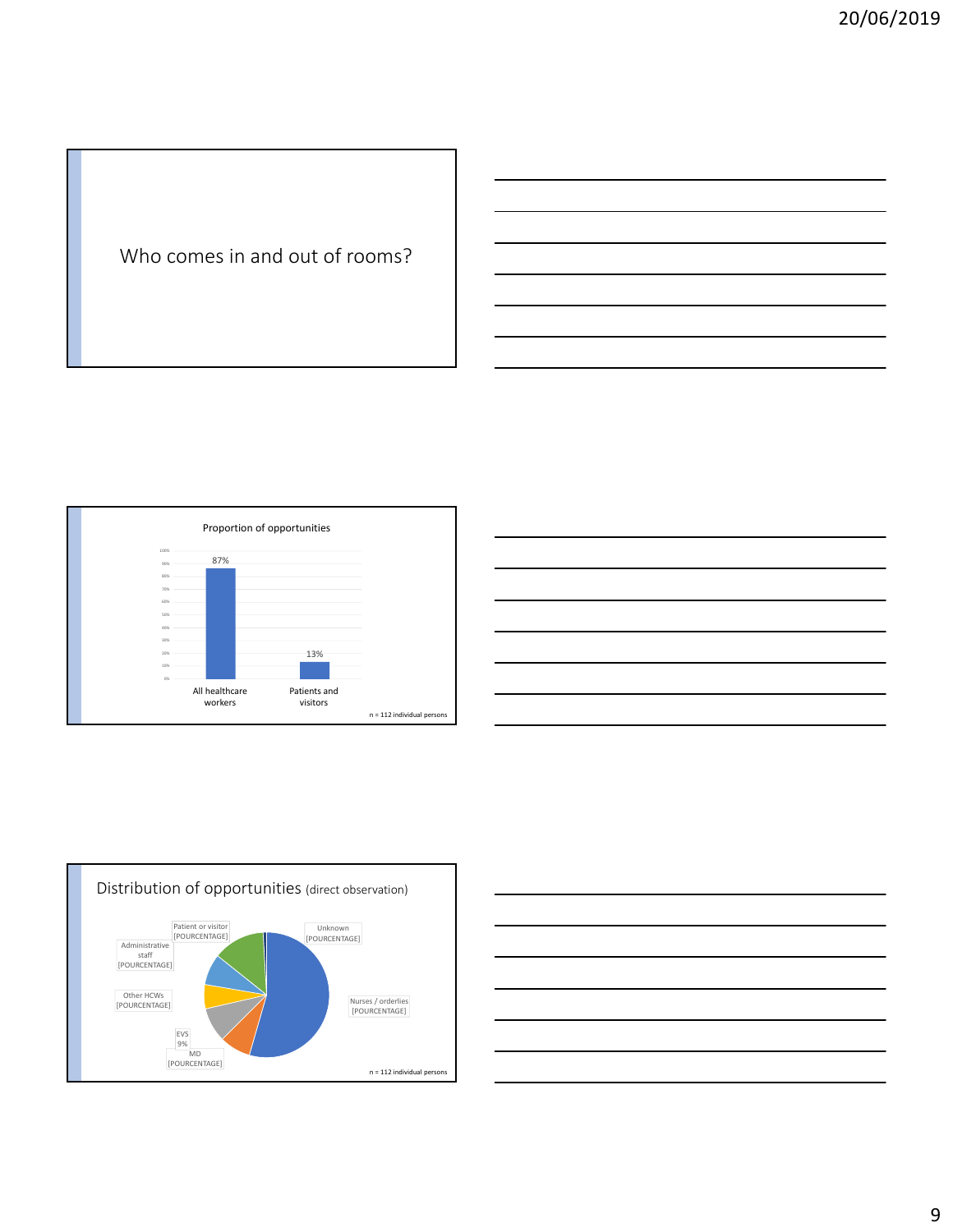## Did they touch the patient zone?





## Attribution of hand hygiene events to a room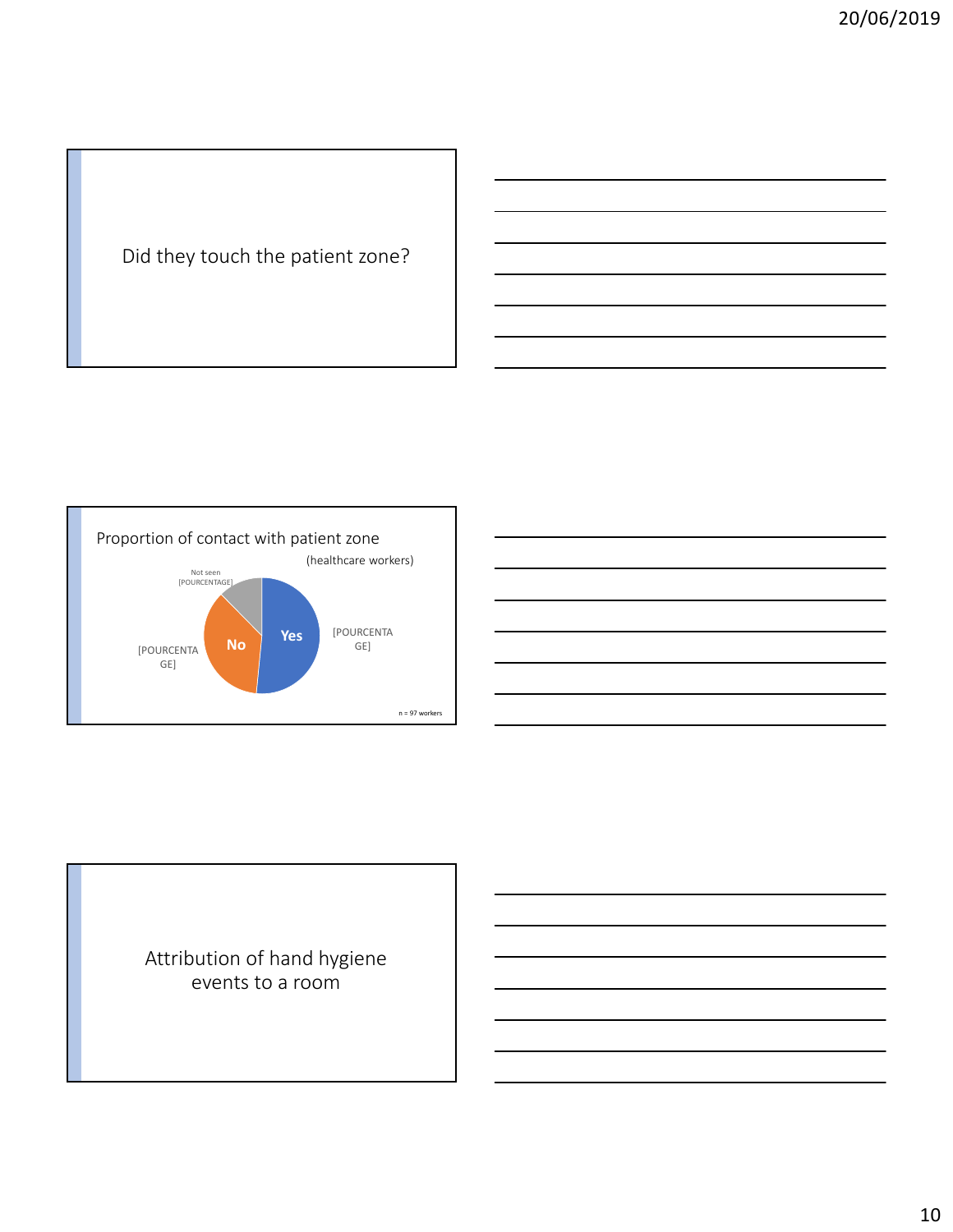





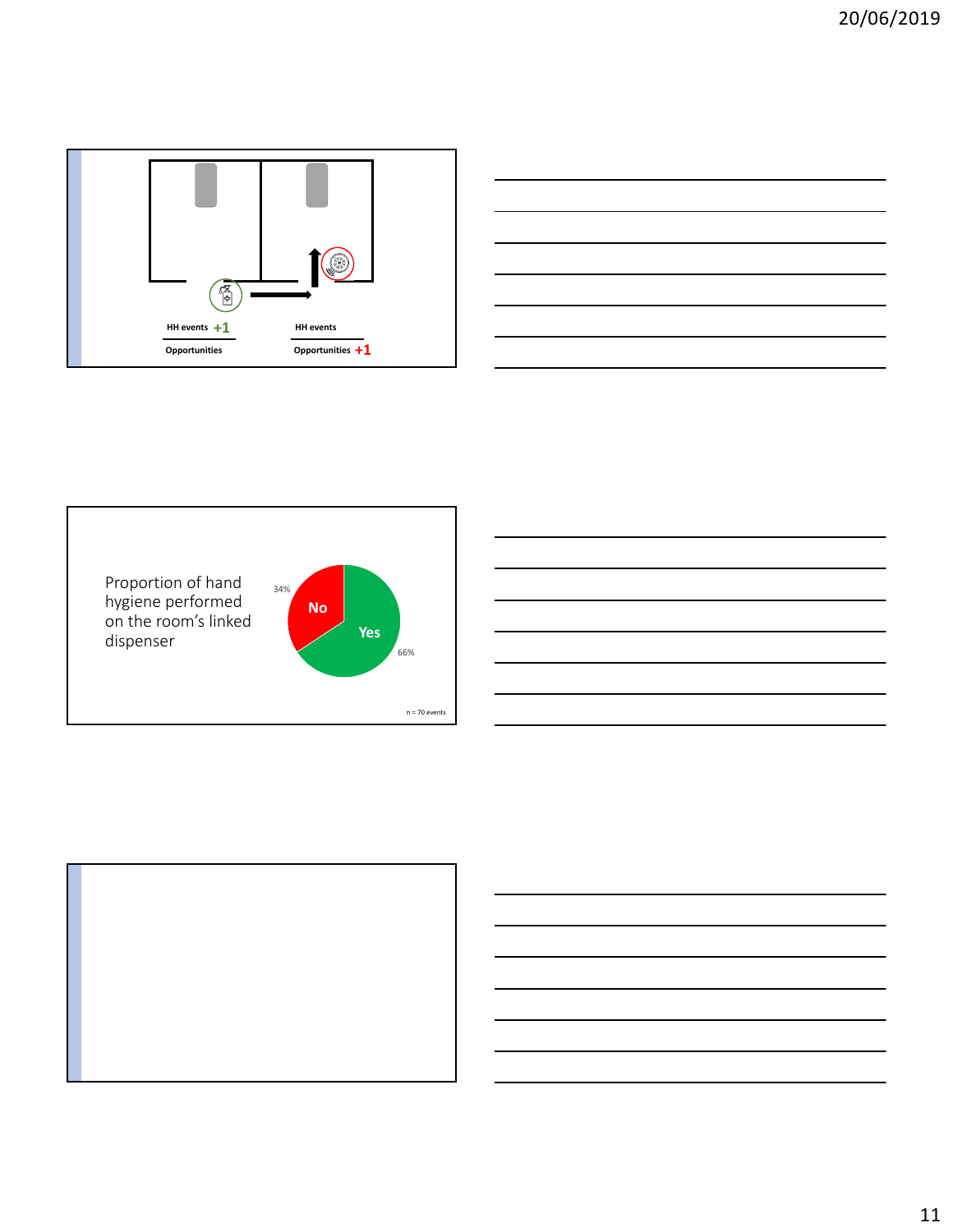# Conclusions

### EMS rates are significantly lower than those by WHO method

Hypotheses:

- Significant proportion of entries without **patient zone contact** (≥ 36%)
- Proportion of entries from **non workers** (13%)
- No adjustment for **overlapping moments** 4 and 1 (~5% 1)
- Lesser **Hawthorne** effect (1,3‐3 fold 2)
- …

<sup>1</sup> Boscart et al. 2010<br><sup>2</sup> Filho et al. 2014 and McLaws & Kwok 2018

### EMS acceptance by healthcare workers <sup>1</sup>

- Measurement accuracy
- Transparency and confidentiality
- Workers' attitude towards being monitored by technology

• Ease of use

Review of studies using wearable devices

• **Mostly with real‐time personalized feedback** • ↑ compliance 6‐55%

 $<sup>1</sup>$  Meng et al. 2018</sup>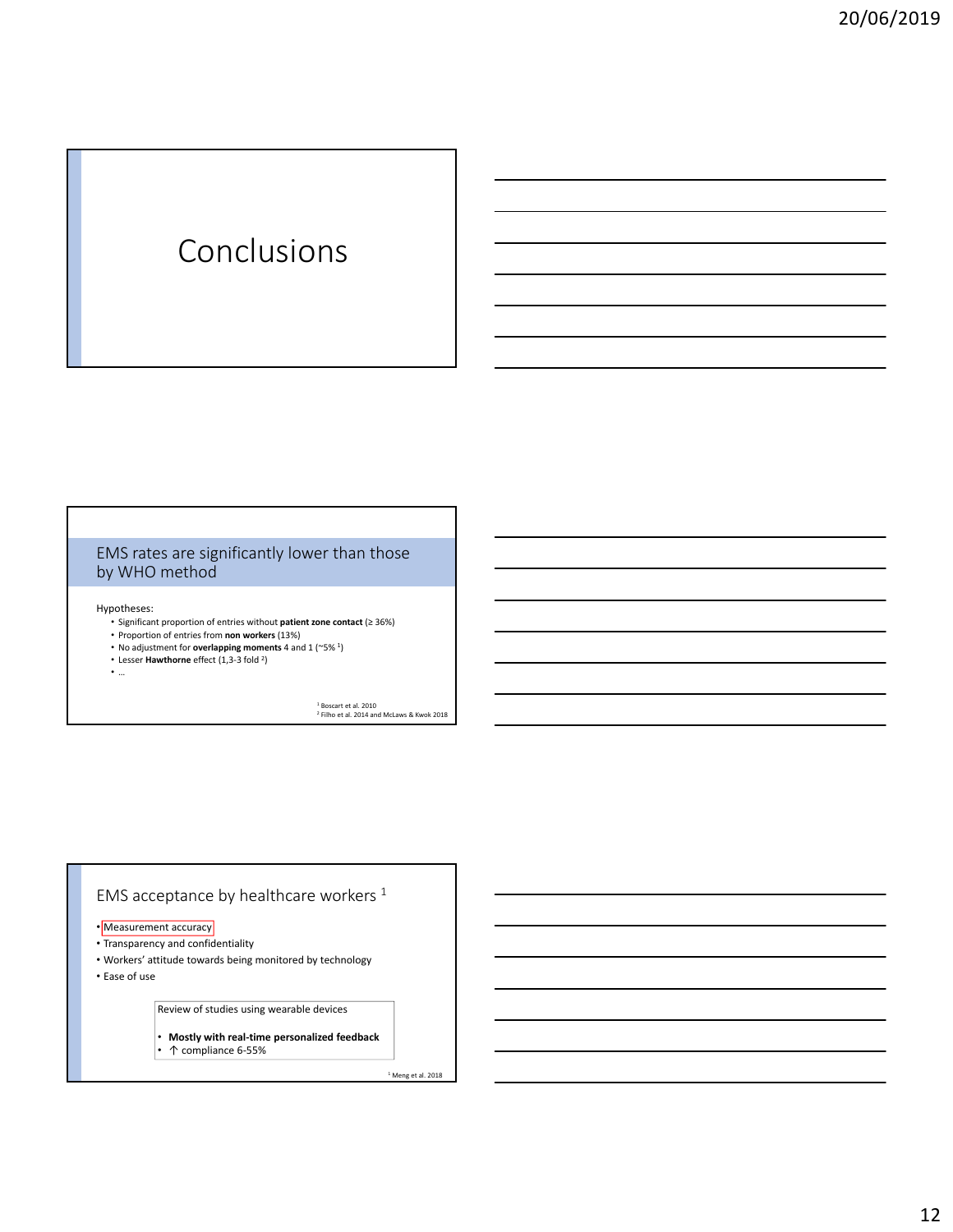#### Could a nominative system (badge) be the solution to these problems?

- Eliminates patients and visitors from the equation…
- Not a universal solution
	- Cost
	- Confidentiality issues
	- Accuracy issues not completely resolved (patient zone, overlapping moments…)

### Room‐level HH compliance analysis

 $\rightarrow$  Must be interpreted carefully

Considering:

- Intrinsic HH rate difference between **rooms**
- Difference between working shifts

Comparing rates between rooms is challenging

There is no universal target for room compliance

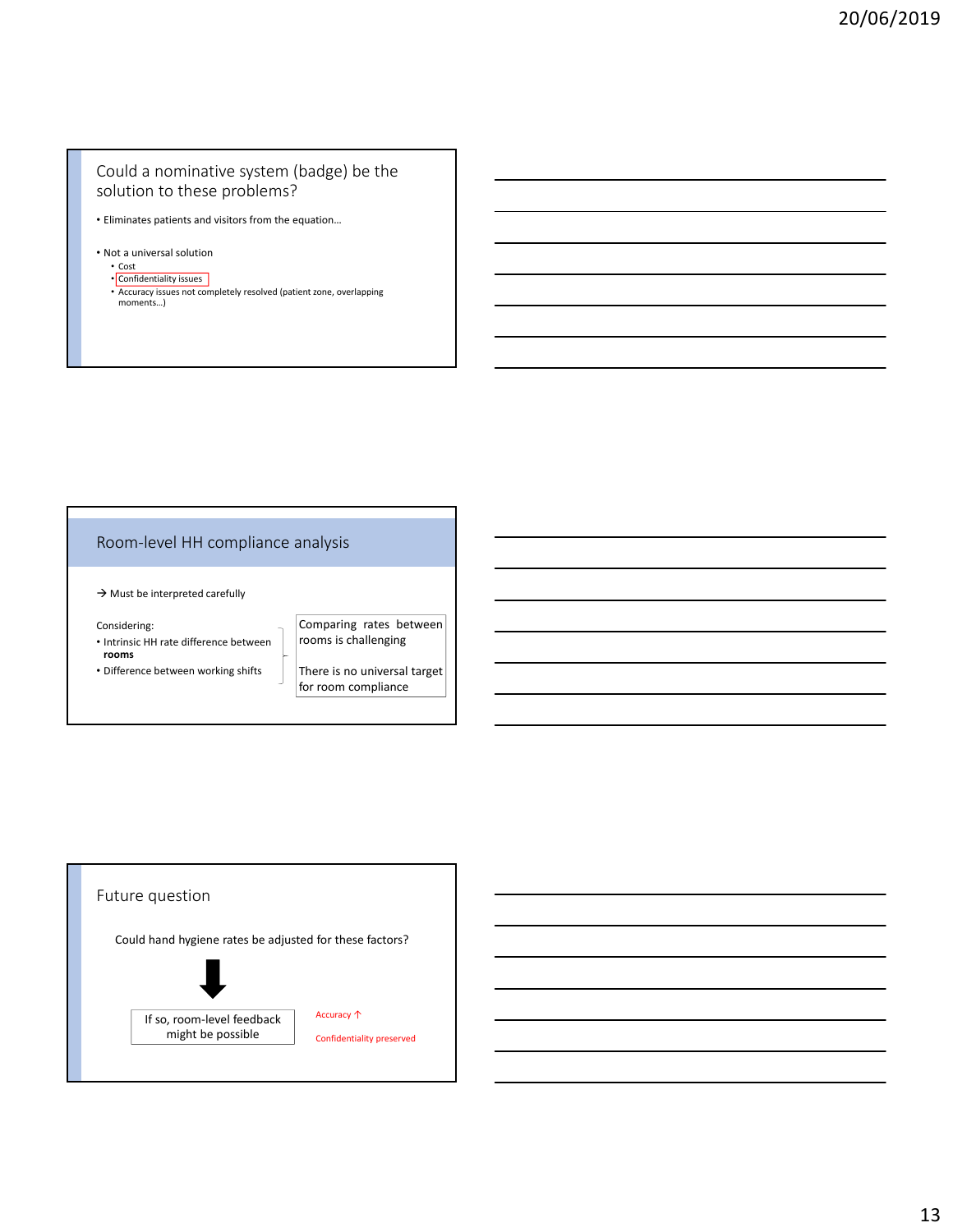# Thank you

#### References

- Boscart VM, Levchenko AI, Fernie GR. Defining the configuration of a hand hygiene monitoring system. Am J Infect Control 2010;38:518‐22.
- Filho MAO, Marra AR, Magnus TP, et al. Comparison of human and electronic observation for the<br>measurement of compliance with hand hygiene. Am J Infect Control. 2014;42(11):1188-1192.<br>doi:10.1016/j.ajic.2014.07.031
- Meng M, Sorber M, Herzog A, Igel C, Kugler C. Technological innovations in infection control : A<br>rapid review of the acceptance of behavior monitoring systems and their contribution to the<br>improvement of hand hygiene. Am
- McLaws ML, Kwok YLA. Hand hygiene compliance rates: Fact or fiction? *Am J Infect Control*. 2018;46(8):876‐880. doi:10.1016/j.ajic.2018.03.030
- World Health Organisation (WHO). WHO Guidelines on Hand Hygiene in Health Care: First Global Patient Safety Challenge Clean Care Is Safer Care. World Health. 2009;30(1):270. doi:10.1086/600379

#### Credits

- Images :
	-
	- Wifi by Adrien Coquet from the Noun Project<br>• Liquid soap by Path Lord from the Noun Project<br>• Smoke Detector by Patrick Trouvé from the Noun Project<br>• Check Mark by Alex Muravev from the Noun Project
	-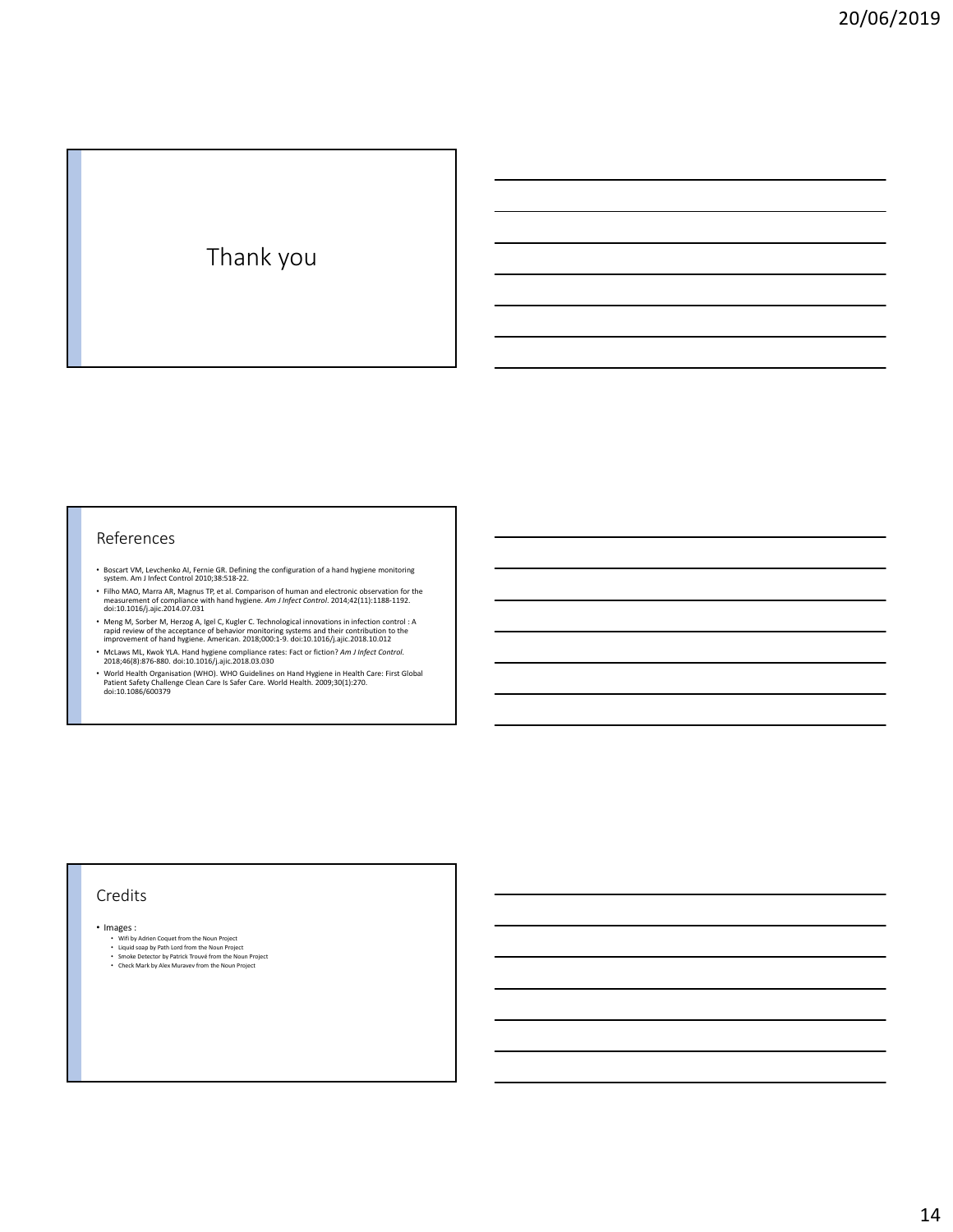

Additional slides



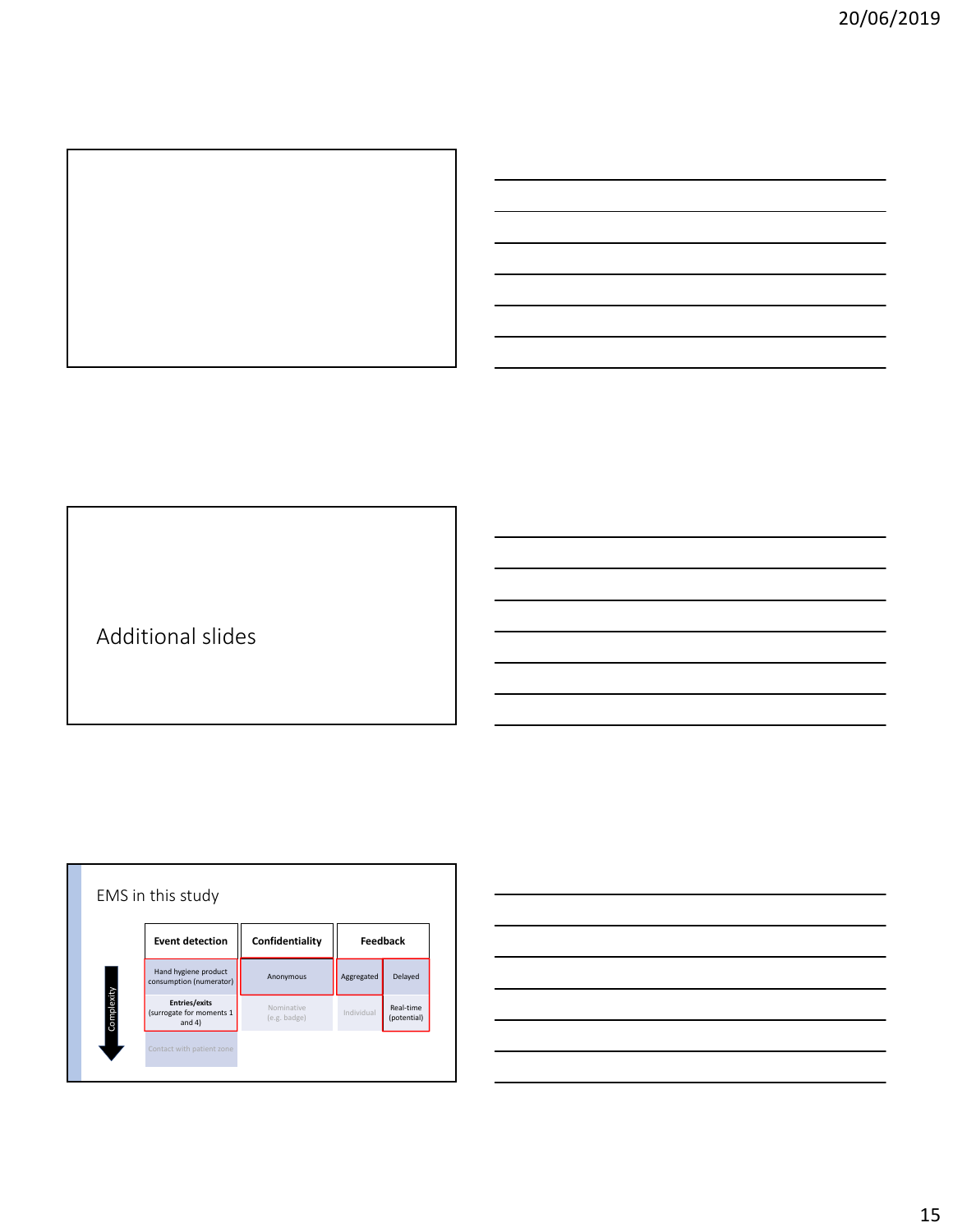



|    | All p < 0,05, except yellow boxes                          |                                                  |                                                |                                                    |                                                 |                                                         |                                                        |                                               |                                             |     |
|----|------------------------------------------------------------|--------------------------------------------------|------------------------------------------------|----------------------------------------------------|-------------------------------------------------|---------------------------------------------------------|--------------------------------------------------------|-----------------------------------------------|---------------------------------------------|-----|
|    | 21                                                         | 24                                               | 25                                             | 25                                                 | 27                                              | 28                                                      | 29                                                     | 30                                            | 32                                          | 32  |
| 21 | <b>N/A</b>                                                 |                                                  |                                                |                                                    |                                                 |                                                         |                                                        |                                               |                                             |     |
| 24 | P < 0.0001<br>22% (C) 28 7931% to<br>ZA DETANO             | n/h                                              |                                                |                                                    |                                                 |                                                         |                                                        |                                               |                                             |     |
| 25 | F < 0.0001<br><b>XN (C) 2.0000% to</b><br>Leases)          | P < 0.0001<br>21% ICI 23,80505 14<br>26.192191   | <b>N/A</b>                                     |                                                    |                                                 |                                                         |                                                        |                                               |                                             |     |
| 25 | F < 0.0001<br>9% (C)<br><b>ZATIVA to 10:1217</b><br>$\sim$ | P < 0.0005<br>13% (C) 11 2412% to<br>14,212753   | P < 0.0000<br>12% (C) 11,000% to<br>12,960093  | <b>N/A</b>                                         |                                                 |                                                         |                                                        |                                               |                                             |     |
| 27 | P < 0.0001<br>EN (CI S DOM/S 32)<br>6.732332               | P < 0.0001<br>28% TO 26 ROUDS 14<br>21.29093.0   | P < 0.0000<br>FR/C 2.11MN to<br>1,832257       | P < 0.0001<br>11% (C) 14.0 min to<br>11,959792     | N/A                                             |                                                         |                                                        |                                               |                                             |     |
| 28 | F < 0.0001<br>11% (C) 11,8890% to<br>35,1506Nil            | P < 0.0005<br>7% (C) % 678T% to<br>8.121092      | P < 0.0000<br>19% (C) 14-NOWN CO.<br>29.05KF63 | P < 0.0001<br>EN ED 6.8779% to<br>7,121892         | P < 0.0000<br>225 ICI DI MARINI SU<br>22.011993 | NA                                                      |                                                        |                                               |                                             |     |
| 29 | F < 0.0001<br><b>CN (C) 2.9611% to</b><br><b>SANNA</b>     | P < 0.0001<br>18% (C) 16, 73, 9% 14<br>11261011  | 4 < 0.0000<br>75/10 6 EDDEN 10<br>2,976(20)    | P < 0.0001<br>11 IO 1 MOVE to<br>6.0 MORTER        | 7 < 0.0000<br>10% (C) 9.0242% to<br>SO MYSTER   | P < 0.0001<br><b>JUN (C) NUMBER 14</b><br>12.185490     | n/a                                                    |                                               |                                             |     |
| 30 | P < 0.0001<br><b>7% (CI 5, 9082% b)</b><br>KONSENZ         | P < 0001<br>11% (C) 13,6982% to<br>16,297253     | P < 0.0000<br>DON (CLAIRTAIN) No.<br>11.002293 | $P = 0.0001$<br>2N ICI 0.9077% to<br><b>LORUSI</b> | P < 0.0000<br>STR ICI SS RENEW 14<br>14/020493  | P < 0.0001<br>8% ICI 6.8254% to<br><b>BATTER</b>        | P < 0.0001<br><b>JIN (C) 3 JUNTIFUL 20</b><br>4.302410 | N/A                                           |                                             |     |
| 32 | $P = 0.0112$<br>IN ICI -0 0090% to<br>2.00KFNJ             | P < 0.0001<br>225 (C) 15 76105 14<br>22.219763   | P < 0.0000<br><b>CHIC LONGIN 10</b><br>4.940EG | P < 0.0001<br><b>XX ICI 6, REGON, SO</b><br>101215 | 7 < 0.0000<br>76.03 6.060 FS 14<br>7.998330     | P < 0.0001<br>30% (C) 12,896 1% to<br><b>31, 300 km</b> | P < 0.0001<br><b>376 (C) 3, 973 276 30</b><br>4.026992 | P < 0.0005<br>6% (C) & K296% 1a<br>7.0706761  | <b>N/A</b>                                  |     |
| 12 | F < 0.0001<br>XX (C) 3.965676.50<br>casses)                | P < 0.0001<br>19% (C) 17, 20705 to<br>20.21793.1 | P < 0.0000<br>6% (C) 5.0252% to<br>4.97189     | P < 0.0001<br>EN ICI 6 MARIN 32<br><b>ZOSSWA</b>   | P < 0.0000<br>WE (C) K 02 NOW 14<br>a scopesi   | P < 0.0001<br>12% (C) 30,8971% to:<br>18.127330         | $7 - 0.06$<br>IN ICI COMPA to<br>2.055650              | 7 < 0.0005<br>ON ICI 2, NOS 7% 14<br>3.099330 | P < 0.0001<br>ZN ICI 0.9777N to<br>3.022793 | n/a |





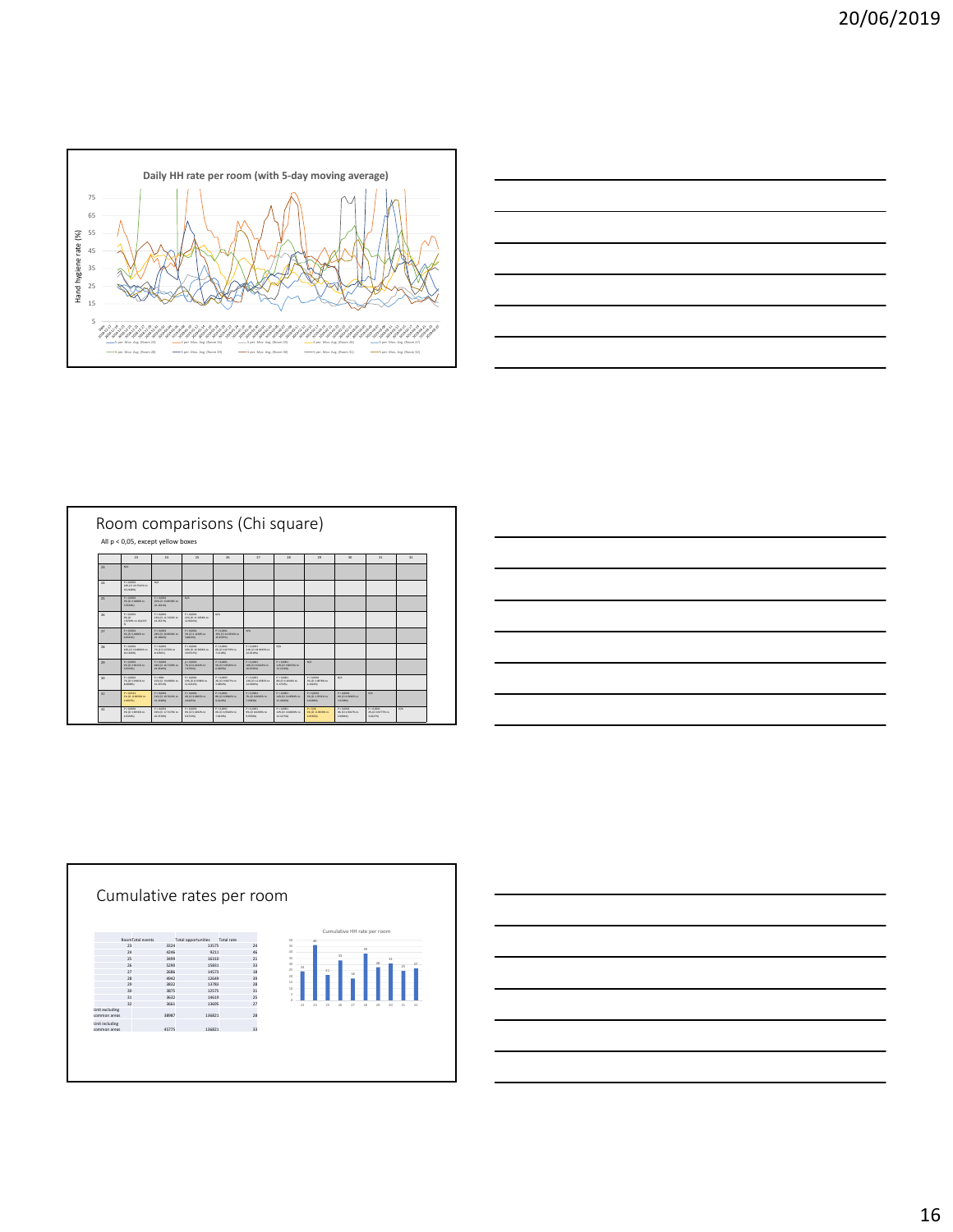